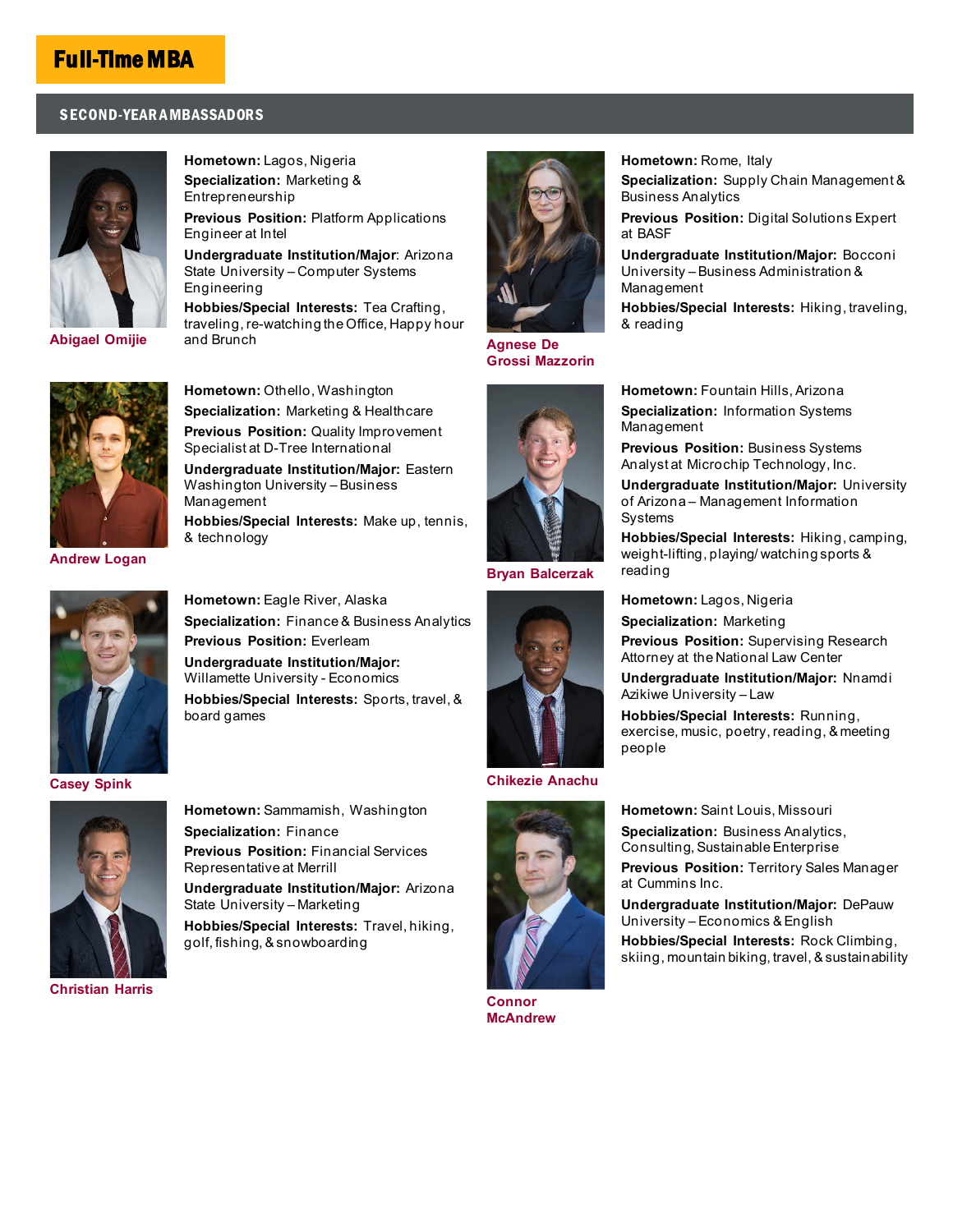

**[Courtney](mailto:wpcareymasters@asu.edu?subject=Question%20for%20Courtney%20Robertson%20-%20Full-time%20MBA%20Ambassador)  [Robertson](mailto:wpcareymasters@asu.edu?subject=Question%20for%20Courtney%20Robertson%20-%20Full-time%20MBA%20Ambassador)**



**[Izzy Braun](mailto:wpcareymasters@asu.edu?subject=Question%20for%20Izzy%20Braun%20-%20Full-time%20MBA%20Ambassador)**



**[Jiahui Jia \(](mailto:wpcareymasters@asu.edu?subject=Question%20for%20Jiahui%20Jia%20-%20Full-time%20MBA%20Ambassador)贾**[嘉](mailto:wpcareymasters@asu.edu?subject=Question%20for%20Jiahui%20Jia%20-%20Full-time%20MBA%20Ambassador) [惠 \)](mailto:wpcareymasters@asu.edu?subject=Question%20for%20Jiahui%20Jia%20-%20Full-time%20MBA%20Ambassador)



**[Macy Parrott](mailto:wpcareymasters@asu.edu?subject=Question%20for%20Macy%20Parrott%20-%20Full-time%20MBA%20Ambassador)**

**Hometown:** Phoenix, Arizona **Specialization:** Marketing & Services **Previous Position:** Senior Manager at August United in Influencer Marketing **Undergraduate Institution/Major:** Arizona State University **Hobbies/Special Interests:** Acting, Painting, & Photography

**Hometown:** Edina, Minnesota **Specialization:** Business Analytics

**Undergraduate Institution/Major:** Iowa State University – Civil Engineering **Hobbies/Special Interests:** Backpacking, hiking, paddle boarding, & reading

dramas & plays, cooking, & photography

**Undergraduate Institution/Major:** Arizona State University – Marketing & Business

**Hobbies/Special Interests:** Forte Fellowship Program, Strategic Marketing Association, Product Management Club, Consulting Club, W.P Carey Women's Leadership Association, National Black MBA Association, golf, &

**Hometown:** Louisville, Kentucky **Specialization:** Marketing & Consulting **Previous Position:** Manger of Corporate Brand, Programming, and Partnerships at

Pacific Hospitality Group

Management

hiking

**Previous Position:** Kiewit



**[Giovanni](mailto:wpcareymasters@asu.edu?subject=Question%20for%20Giovanni%20Jourdain%20Pieve%20-%20Full-time%20MBA%20Ambassador)  [Jourdain Pieve](mailto:wpcareymasters@asu.edu?subject=Question%20for%20Giovanni%20Jourdain%20Pieve%20-%20Full-time%20MBA%20Ambassador)**





**[Joann Praise](mailto:wpcareymasters@asu.edu?subject=Question%20for%20Joann%20Praise%20Emmanson%20-%20Full-time%20MBA%20Ambassador)** 

**[Emmanson](mailto:wpcareymasters@asu.edu?subject=Question%20for%20Joann%20Praise%20Emmanson%20-%20Full-time%20MBA%20Ambassador)**



**[Mahalakshmi](mailto:wpcareymasters@asu.edu?subject=Question%20for%20Mahalakshmi%20Ganesan%20-%20Full-time%20MBA%20Ambassador)  [Ganesan](mailto:wpcareymasters@asu.edu?subject=Question%20for%20Mahalakshmi%20Ganesan%20-%20Full-time%20MBA%20Ambassador)**

**Hometown:** Brooklyn, New York **Specialization:** Supply Chain Management & Business Analytics

**Previous Position:** English Teacher in South Korea

**Undergraduate Institution/Major:** Arizona State University – Earth & Space Exploration **Hobbies/Special Interests:** Sports, traveling, & hiking

**Hometown:** Chandler, Arizona **Specialization:** Business Analytics &

Information Systems Management **Previous Position:** Wolff Company/ Yardi Software Support Specialist

**Undergraduate Institution/Major:** Arizona State University

**Hobbies/Special Interests:** Board games, fantasy football, & my dogs

**Hometown:** Lagos, Nigeria

**Specialization:** Marketing, Supply Chain Management, Finance

**Previous Position:** Project Manager in Business Analysis

**Undergraduate Institution/Major:** Industrial Physics with Renewable Energy **Hobbies/Special Interests:** Music, movies, &

travel

**Hometown:** Chennai

**Specialization: Consulting & Sustainable** Enterprise

**Previous Position:** Manager at Social Initiatives

**Undergraduate Institution/Major:** Anna University – Mechanical Engineering

**Hobbies/Special Interests:** Reading books, playing boardgames, & spending quality time with friends





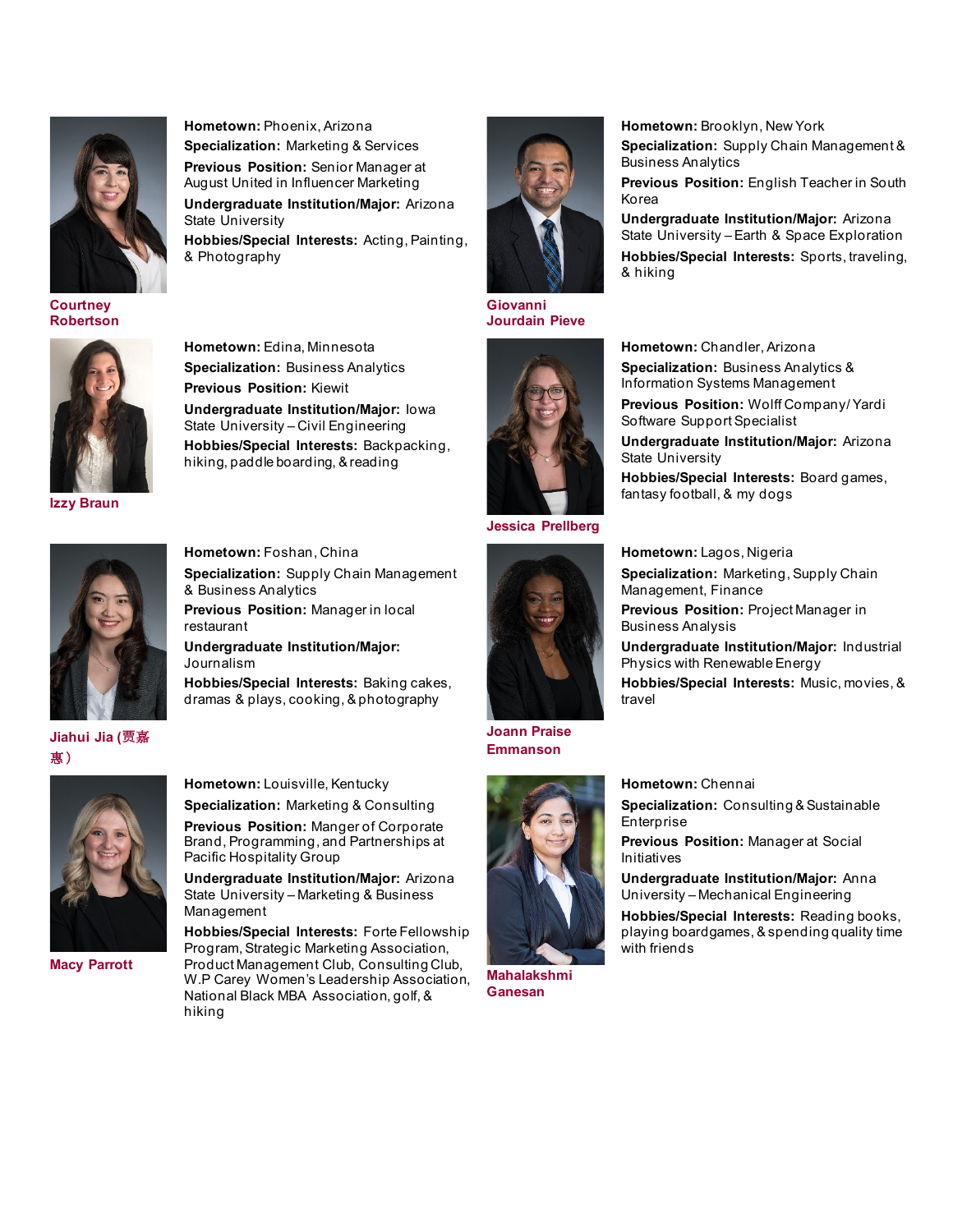

**[Mateus Beneduzi](mailto:wpcareymasters@asu.edu?subject=Question%20for%20Mateus%20Beneduzi%20-%20Full-time%20MBA%20Ambassador)**



**Hometown:** Lagos, Nigeria **Specialization:** Entrepreneurship **Previous Position:** Senior Associate at PwC **Undergraduate Institution/Major:** Covenant University – Management Information Systems **Hobbies/Special Interests:** Traveling,

**Hometown:** Carazinho/ RS, Brazil **Specialization:** Marketing & Information

**Previous Position:** Partner and General Manager at Loja Triunfante Carazinho

**Undergraduate Institution/Major:** University

**Hobbies/Special Interests:** Sports, traveling,

Systems Management

of Passo Fundo

& technology

designing, dancing, & meeting new people

**Hometown:** Hyderabad, India **Specialization:** Marketing

University – Commerce

Game of Thrones

Wells Fargo



**[Noor Aftab](mailto:wpcareymasters@asu.edu?subject=Question%20for%20Noor%20Aftab%20-%20Full-time%20MBA%20Ambassador)**



**[Pitu Sim](mailto:wpcareymasters@asu.edu?subject=Question%20for%20Pitu%20Sim%20-%20Full-time%20MBA%20Ambassador)**



**Hometown:** Rocky Point, Long Island New York

**Hometown:** Sher Bagla, Murree, Pakistan **Specialization:** Marketing & Business Analytics/ Hi Tech Specialization

**Previous Position:** President of the Women

**Undergraduate Institution/Major:** Curtin

**Hobbies/Special Interests:** Social Impact,

**Hometown:** Providence, Rhode Island **Specialization:** Business Analytics & Information Systems Management

**Previous Position:** HRIS Analyst at Avison

**Undergraduate Institution/Major:** University

**Hobbies/Special Interests:** Politics, hiking,

University – Computer Sciences

Women Leadership, & technology

Economic Council

Young

of Rhode Island

and gaming

**Specialization:** Finance & Business Analytics **Previous Position:** International Finance Ambassador at Ritzer Technology

**Undergraduate Institution/Major:** Stony Brook University - Mathematics

**Hobbies/Special Interests:** Sports, dancing, culture, music, & languages

**[Ramya](mailto:wpcareymasters@asu.edu?subject=Question%20for%20Ramya%20Kalvakunta%20-%20Full-time%20MBA%20Ambassador)  [Kalvakunta](mailto:wpcareymasters@asu.edu?subject=Question%20for%20Ramya%20Kalvakunta%20-%20Full-time%20MBA%20Ambassador)**

**[Abiodun](mailto:wpcareymasters@asu.edu?subject=Question%20for%20Olufisayo%20Abiodun%20-%20Full-time%20MBA%20Ambassador)**



**[Saumya Gupta](mailto:wpcareymasters@asu.edu?subject=Question%20for%20Saumya%20Gupta%20-%20Full-time%20MBA%20Ambassador)**

**Hometown:** Scottsdale, Arizona **Specialization:** Supply Chain Management & Finance

**Previous Position:** Process Engineer at Intel **Undergraduate Institution/Major:** Arizona State University – Chemical Engineering **Hobbies/Special Interests:** Scuba diving, camping, running, hiking, & mountain biking



**[Sinead](mailto:wpcareymasters@asu.edu?subject=Question%20for%20Sinead%20Haegeland%20-%20Full-time%20MBA%20Ambassador)  [Haegeland](mailto:wpcareymasters@asu.edu?subject=Question%20for%20Sinead%20Haegeland%20-%20Full-time%20MBA%20Ambassador)**



**[Ryan Kalsher](mailto:wpcareymasters@asu.edu?subject=Question%20for%20Ryan%20Kalsher%20-%20Full-time%20MBA%20Ambassador)**

**Hometown:** Cold Spring Harbor, New York **Specialization:** Marketing & Business Analytics

**Previous Position:** Marketing Specialist at Broadridge

**Undergraduate Institution/Major:** State University of New York at Geneseo – Business Administration & Communication

**Hobbies/Special Interests:** Running, hiking, traveling, & spending time with friends and family

**Hometown:** Troy, New York **Specialization:** Finance

**Previous Position:** Civil and Environmental Engineer

**Undergraduate Institution/Major:** Northeastern University – Civil & Environmental Engineering

**Hobbies/Special Interests:** Backpacking, road trips, & J.R.R. Tolkien

**Hometown:** Diamond, Missouri **Specialization:** Finance & Healthcare **Previous Position:** HCA Mission Health **Undergraduate Institution/Major:** Brevard

College – Business & Organizational Leadership

**Hobbies/Special Interests:** Cycling, golf, & Crossfit

**[Spencer Lowden](mailto:wpcareymasters@asu.edu?subject=Question%20for%20Spencer%20Lowden%20-%20Full-time%20MBA%20Ambassador)**